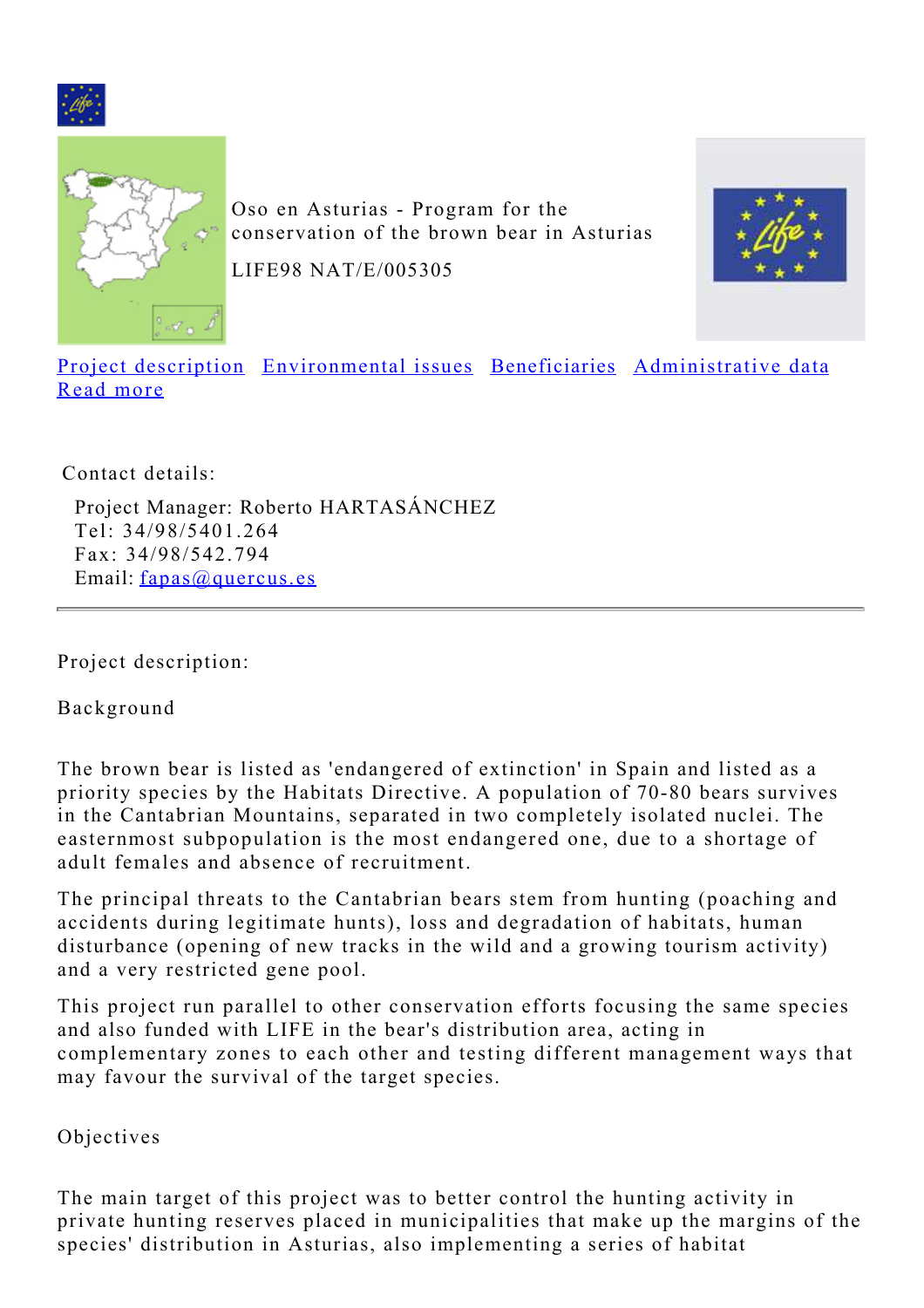management measures for the benefit of the bear in collaboration with the relevant hunting associations.

These measures consisted of collaborating with the surveillance of private hunting grounds (aimed at controlling illicit hunting, eliminating illegal traps, and accompanying the hunts when they took place in sites where a potential conflict with the conservation of the species existed) and, when necessary, suspending hunts in areas frequented by bears. The distrurbance to the hunters was to be compensated either through financial payments or in kind, through performing restoration works that could improve the habitat of both the game species and the bear. Awareness raising seminars for hunters were also to be organised to complement the fieldworks.

Parallel to this, collaboration with SEPRONA (the Guardia Civil's nature protection unit) was to be reinforced to combat poaching. A training seminar for SEPRONA's rangers was planned to aid reinforcing collaboration. Publication of a manual on bear protection and a regular information bulletin to disseminate project activities, were also foreseen.

Results

The final goal of the project was to increase the brown bear population in the project area, and the figures recorded there at the end of the project -permanent presence of 14 to 19 brown bears, and 28-35 individuals using the site as their feeding and dispersal range- showed a trend towards an effective population increase of about 10% when compared to the data presented at the beginning of the project (13-17 permanent and 26-32 passing through). The distribution range of the species also increased in recent years in the area considered, as new signs of bears' presence were detected in three areas: Southern Ibias, Santo Adriano and Amieva.

These results should be considered satisfactory, but they and the overall project must be interpreted in the wider and longer term framework of conservation efforts that have been implemented in the last 15 years in the Cantabrian mountain range through several projects carried out by different institutions, mostly with the financial support of the LIFE instrument. Altogether, the situation of the species in its Cantabrian distribution range has improved notably and this population, listed as priority in the Annex II of the Habitats Directive, is close to turning into a "successful story" in the framework of the Natura 2000 implementation.

The main project activities were surveillance and field monitoring actions, which were carried out by a team of 7 wardens who were employed and duly equipped to fight against the main threats for the species in this region: poaching, accidental shootings in the legal hunts and the illegal use of snares to combat vermin. Though these threats remained after the project finished, no brown bears were found dead in the target area in the whole project's duration period thanks to the work undertaken by the beneficiary and the collaborative framework established with the official environmental police (SEPRONA). This absence of incidents could be one of the reasons for the increase in the species' population trends. As an important pump-priming effect, it should be noted that the cooperation with the SEPRONA was kept and reinforced after the project's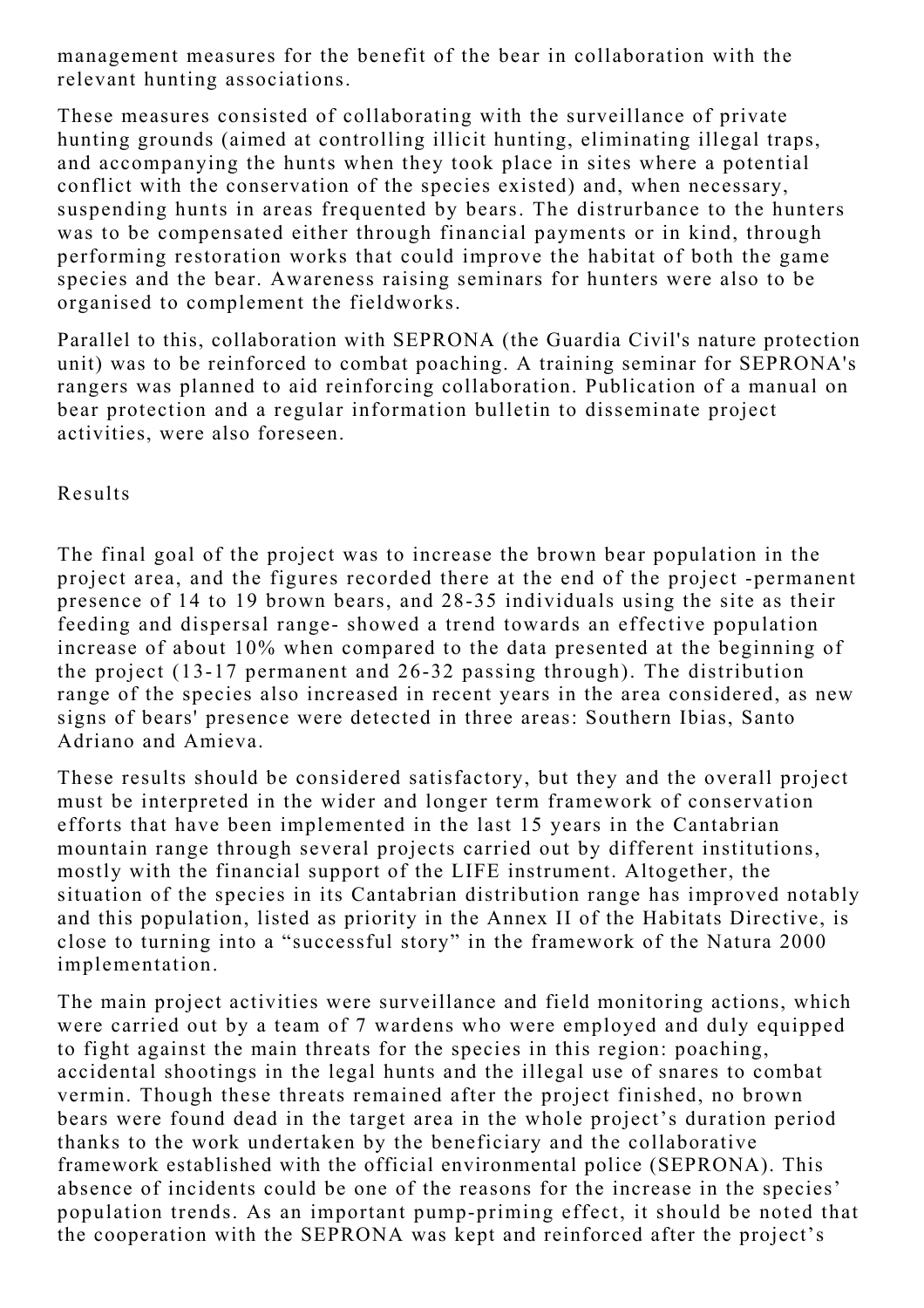end.

One important activity carried out was seeking for snares (tipically placed by the peasants to fight the wild boar, a species that has experienced a population explosion in recent years causing damages to their crops). Overall, 106 snares were removed from the wild by the FAPAS field patrols. The number of snares detected can be judged as moderate, considering that 12 snares had been removed in just one month in the same area in 1998. This short number of snares was understood as the beginning of the decrease in the use of this illegal unspecific method of controlling pests, and probably a consequence of the pressure of the project wardens and the SEPRONA.

The project anticipated the attendance of the FAPAS staff to 20% of the legal hunts celebrated in the target hunting grounds. This action was satisfactorily covered with the presence of the wardens in 261 hunts. According to the beneficiary this presence, beyond the very positive effect of reducing hunting accidents, caused also a change of attitude of part of the hunters towards the bear, and the conservation requisites for this species are not considered a problem for the hunting activity anymore.

Unfortunately, this good relation with the hunters was not duly authenticated on the field through long-lasting arrangements with them. One of the key actions of the project was setting up formal agreements with the most important hunting associations (Belmonte, Quirós, etc) for their involvement in the conservation of the brown bear. These agreements were not signed with all the expected associations, but at least those existing with the associations "Astur" and "Grado" were renewed, and a new association, "Teverga", was included in this scheme. Indeed, the insufficient co-operation of some associations did not allow for the full achievement of some of the results expected, such as the cancellation of 1-2 hunts per game reserve when or where the conditions for hosting bears made their presence likely. Some cereal sowings and the bush clearances planned as compensatory measures for the hunting associations in exchange for their surrender were consequently not completed either. Once again providing information, raising the awareness of the hunters and developing patience for medium term strategies raised as essential elements to achieve a good understanding among parties too often confronted.

The original idea of signing agreements with the hunting associations to involve them directly in the conservation on the species, was an innovative and potentially demonstrative action valuable for other NGOs and administrations all through Europe, where unwise hunting is a common factor of confrontation with conservationists.

Habitat management actions sought both improving the habitat for the species and raising the awareness of local peasants on the likely benefits for them of the conservation works done in the framework of the Natura 2000 network. So, some 3500 cherry trees were planted in private estates of several municipalities, within important areas for the brown bear. Besides, electric fences were given out to the Grado's muicipality hunting association for they installed them, and 700 tree protectors were distributed in Amieva, as an alternative measures to control pests instead of the placing of snares, and 14 beehives were protected to avoid damages caused by bears. These measures were completed successfully.

The awareness generated in the neighbouring area of Ponga by the tree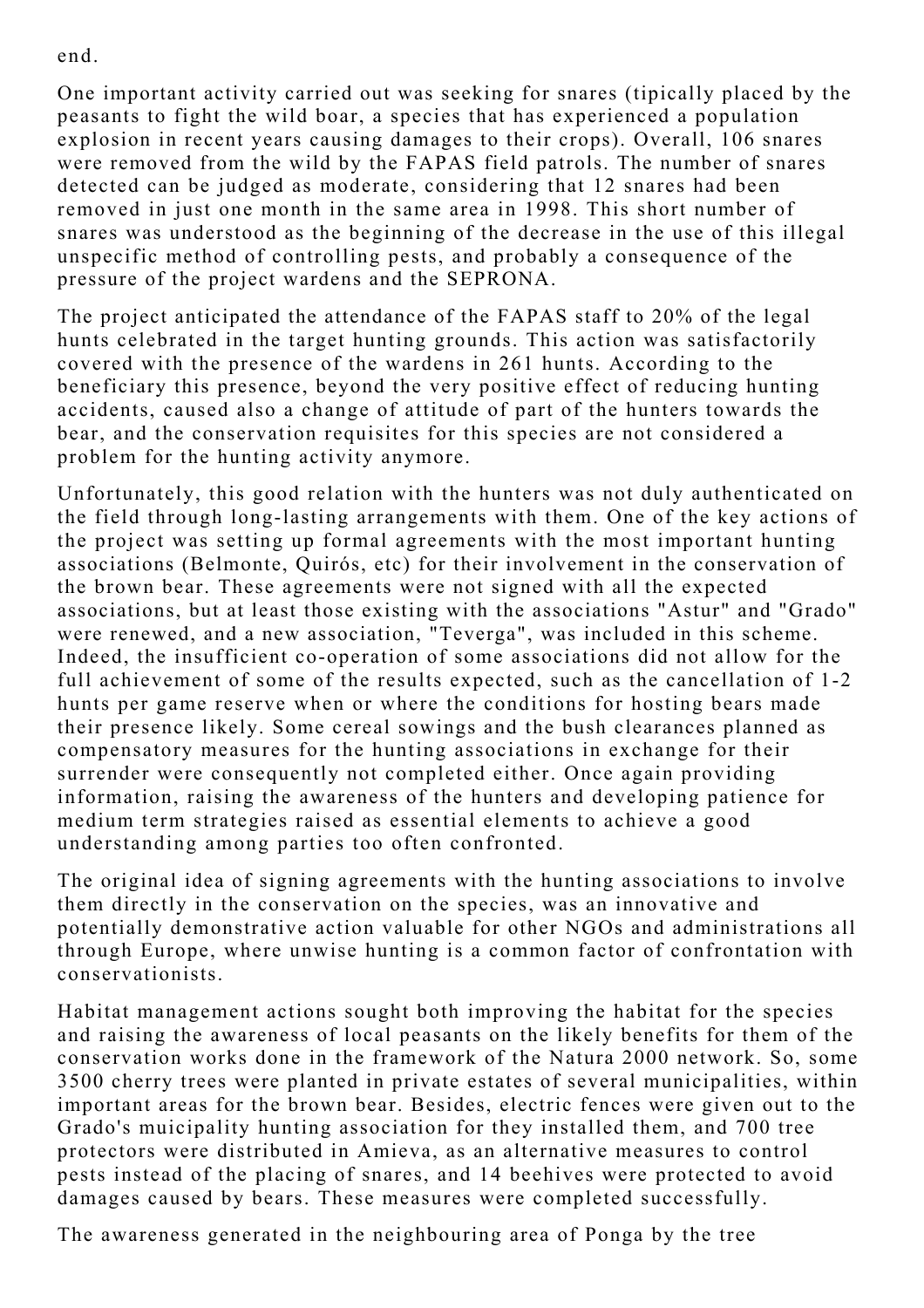plantations carried out within the project had a clear incentive effect, with LEADER funds being requested to finance the plantation of 3.000 additional cherry trees in this area.

The EC support implied a reinforcement of the reputation of the NGO FAPAS among the institutions, hunting and farmers associations, and allowed them to continue with the difficult tasks they try to carry out for bear conservation in this area.

Another remarkable pump priming effect was the establishment of a new and optimum collaborative framework between the different NGOs involved in the brown bear conservation in the Cordillera Cantábrica. The relations between FAPAS, the FOP (Brown Bear Foundation) and the FOA (Official foundation of the Asturias government) achieved a very satisfactory understanding that allowed them coordinating the efforts in favour of the brown bear and avoiding any clash or negative interaction between their activities.

The beneficiary tried to use the brown bear as a flag of the conservation and distinction of the project area. This idea, if further developed, could provoke significant positive socio-economic effects in the future, enhancing the visibility of the local products and improving the tourism possibilities. Regarding the direct socio-economic effects of the project, it caused the direct employment of 13 persons (2 part time and 6 temporarily hired).

| $\mathbf{r}$ |  |  |
|--------------|--|--|
|              |  |  |

<span id="page-3-0"></span>Environmental issues addressed:

Themes

Species - Mammals

Keywords

endangered species, population dynamics, protected area, controlled hunting zone, mountainous area

Target EU Legislation

- Nature protection and Biodiversity
- Directive 92/43 Conservation of natural habitats and of wild fauna and flora- Habitats Directiv ...

Target species

Ursus arctos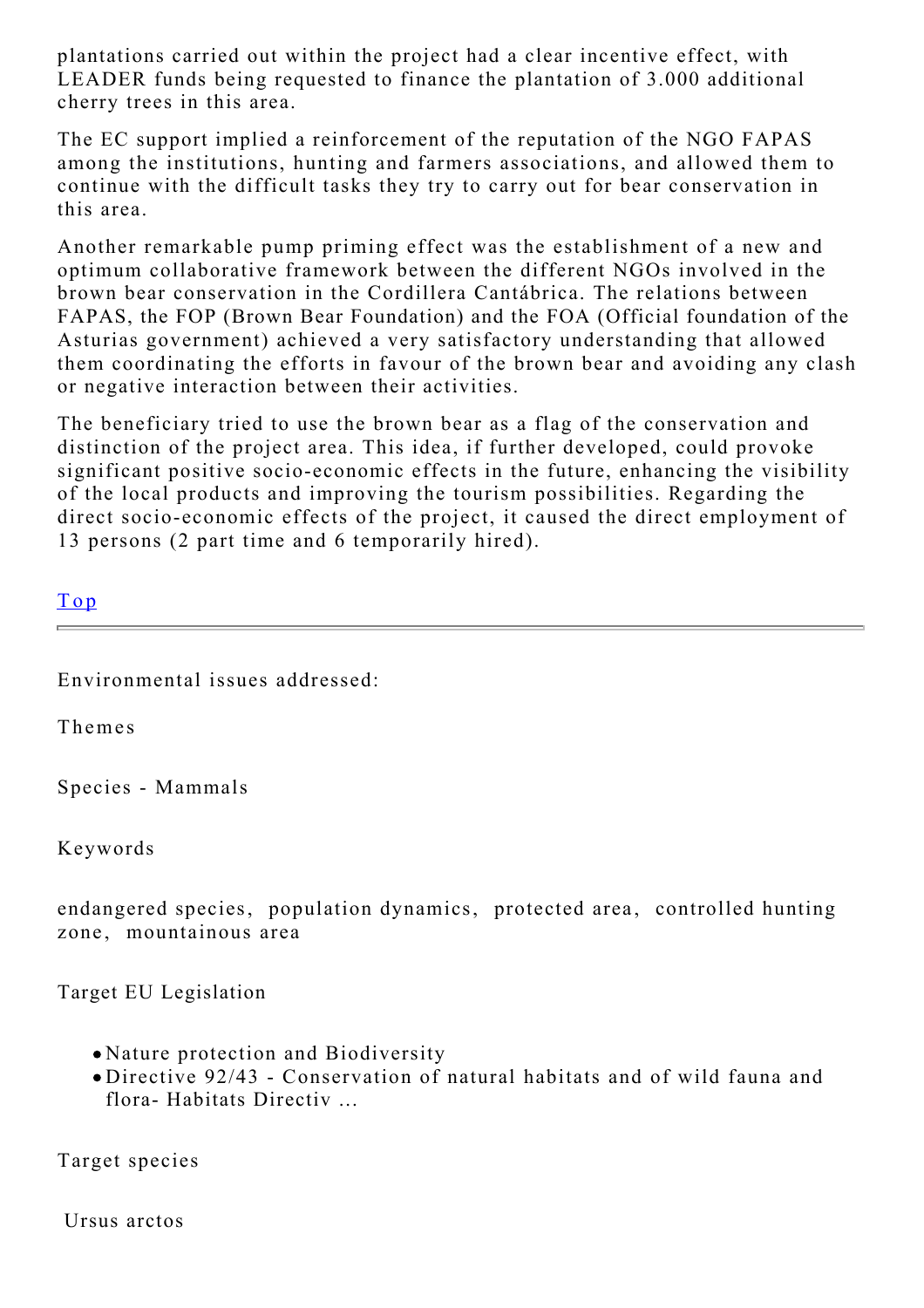#### Natura 2000 sites

| <b>SPA</b> | ES0000055 | Fuentes del Narcea y del Ibias |
|------------|-----------|--------------------------------|
| <b>SCI</b> | ES1200008 | Redes                          |
| <b>SCI</b> | ES1200009 | Ponga-Amieva                   |
| <b>SCI</b> | ES1200011 | Peña Ubiña                     |
| <b>SCI</b> | ES1200012 | Caldoveiro                     |
| <b>SCI</b> | ES1200041 | Peña Manteca-Genestaza         |

## [Top](#page-0-1)

### <span id="page-4-0"></span>Beneficiaries:

| Coordinator          | FAPAS, Fondo Asturiano para la Protección de<br>los Animales Salvajes                                                                                                                                                                                                                                                                                                                                                                                       |
|----------------------|-------------------------------------------------------------------------------------------------------------------------------------------------------------------------------------------------------------------------------------------------------------------------------------------------------------------------------------------------------------------------------------------------------------------------------------------------------------|
| Type of organisation | NGO-Foundation                                                                                                                                                                                                                                                                                                                                                                                                                                              |
| Description          | FAPAS is a Spanish pioneering NGO that has<br>been working in the region of Asturias (Spain)<br>since the 70's. Since its creation it contributed<br>notably to raise the awareness of managers,<br>stakeholders and, chiefly, of the general public,<br>towards the natural heritage of the Cantabrian<br>Mountain Range, and has particularly focused<br>its work on the conservation of the Spanish<br>population of brown bear ( <i>Ursus arctos</i> ). |

## [Top](#page-0-1)

### <span id="page-4-1"></span>Administrative data:

| Project reference |  |  |
|-------------------|--|--|
| Duration          |  |  |
| Total budget      |  |  |
| EU contribution   |  |  |
| Project location  |  |  |

LIFE98 NAT/E/005305 01-JUL-1998 to 30-JUN -2001 754,977.98 € 528,484.59 € Asturias(España)

## [Top](#page-0-1)

<span id="page-4-2"></span>Read more:

Project web site [Web site with information about the LIFE](http://www.fapas.es/osos.htm) [project and the usual activities of FAPAS.](http://www.fapas.es/osos.htm)